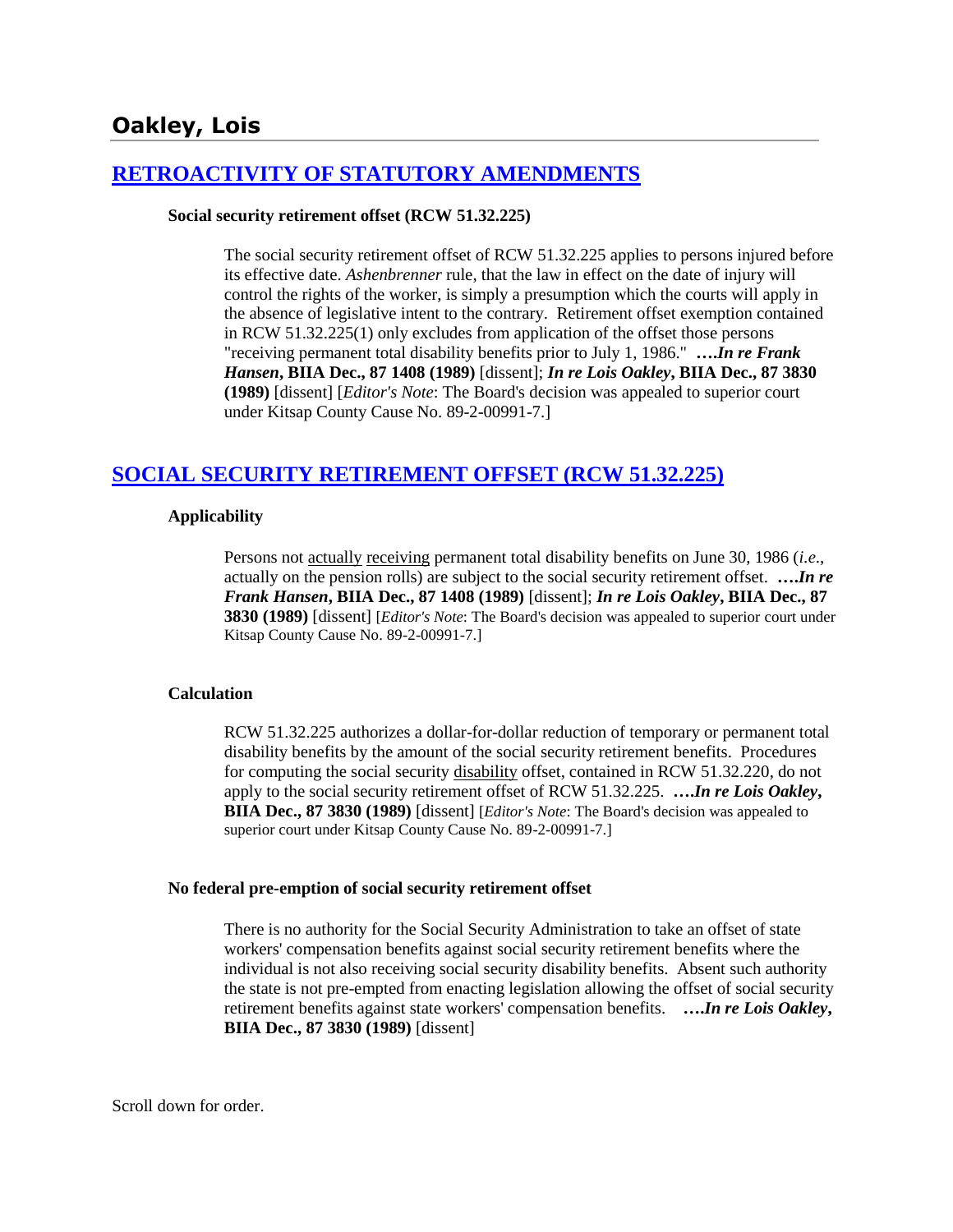### **BEFORE THE BOARD OF INDUSTRIAL INSURANCE APPEALS STATE OF WASHINGTON**

**)**

**IN RE: LOIS OAKLEY ) DOCKET NO. 87 3830**

**CLAIM NO. J-187589 ) DECISION AND ORDER**

APPEARANCES:

Claimant, Lois Oakley, by Gerald L. Casey

Employer, Geiger Port Orchard Pharmacy, by None

Department of Labor and Industries, by The Attorney General, per Jerome E. Westby and Art DeBusschere, Assistants

This is an appeal filed by the claimant on November 23, 1987 from a letter decision of the Department of Labor and Industries dated November 12, 1987. The letter stated that the claimant's reduced workers' compensation rate of \$440.01, due to her receipt of social security retirement benefits, was established by an order dated August 11, 1986 which was now final and binding; determined that without additional information that might alter the Department's calculations, no change in her compensation rate was appropriate; and reiterated that the application of RCW 51.32.225 to Ms. Oakley's claim was appropriate. **AFFIRMED**.

# **ISSUES**

- 1. Whether the time-loss compensation benefits received by the claimant, Lois Oakley, are subject to the social security retirement offset created by RCW 51.32.225?
- 2. Whether the Department's failure to promulgate rules governing the calculation of the social security retirement offset prohibits the Department from taking an offset?
- 3. Whether social security retirement benefits received by the claimant should be considered "wages" for purposes of calculating her "average current earnings"?

# **DECISION**

Pursuant to RCW 51.52.104 and RCW 51.52.106, this matter is before the Board for review and decision on a timely Petition for Review filed by the Department of Labor and Industries to a Proposed Decision and Order entered on September 14, 1988 in which the letter of the Department dated November 12, 1987 was reversed; time-loss compensation orders issued since July 1, 1986 which offset the claimant's time-loss compensation by social security retirement benefits were held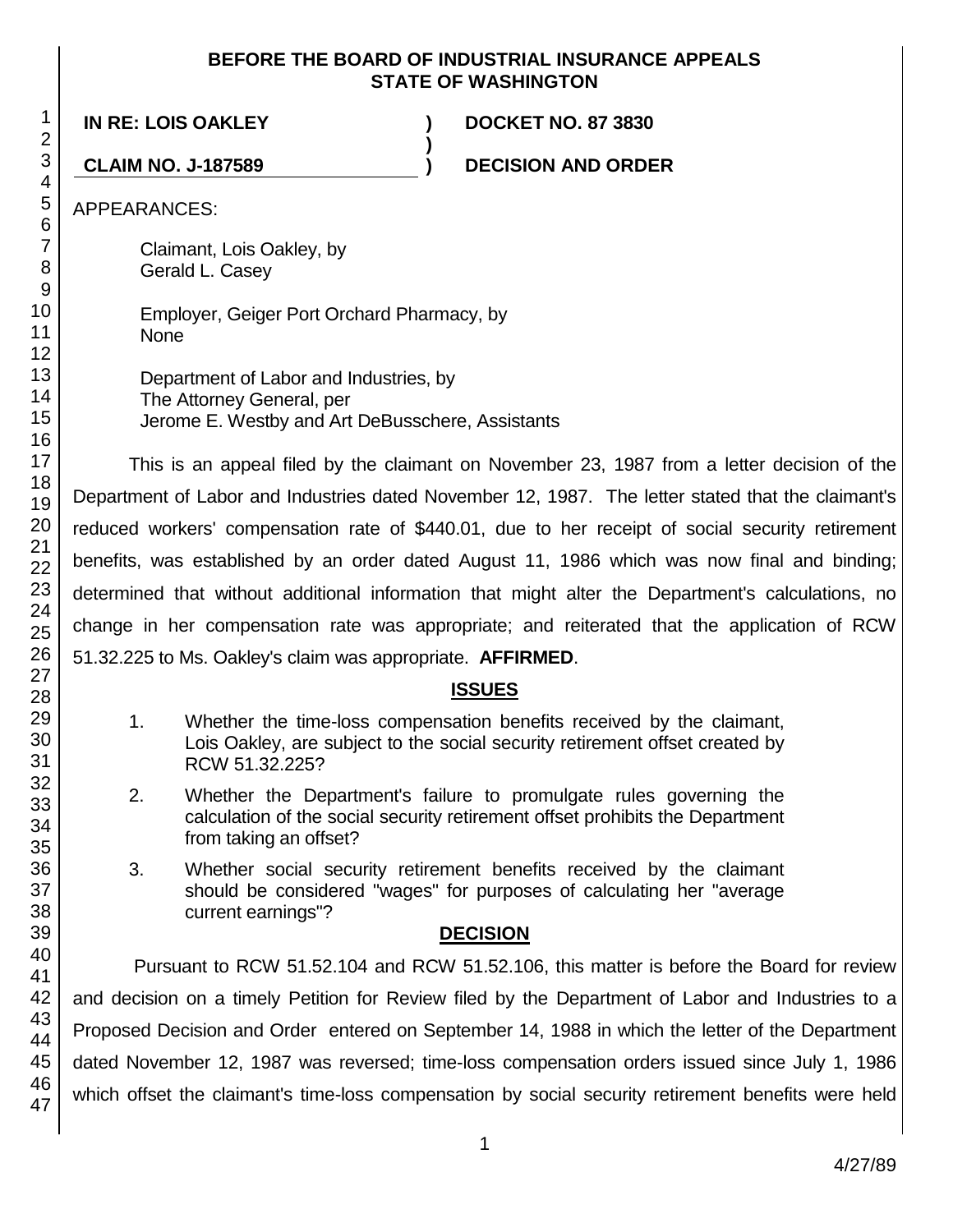invalid; and the claim was remanded to the Department with instructions to reimburse the claimant for the amount of time-loss compensation which had been offset due to her receipt of social security retirement benefits.

The Board has reviewed the evidentiary rulings in the record of proceedings and finds that no prejudicial error was committed and said rulings are hereby affirmed.

The claimant, Lois Oakley, was born July 30, 1915. She commenced receiving social security retirement benefits at the age of 62, in 1978. Her initial social security retirement benefit was \$149.00 per month. Ms. Oakley continued working after she began receiving retirement benefits. Her highest earnings were \$9,672.33 for the year 1981. In that year her rate of social security retirement benefits was \$287.10, but she received only \$227.10 because of a \$60.00 per month overpayment deduction due to her excess earnings.

Ms. Oakley sustained her industrial injury on October 22, 1982 and thereafter commenced receiving time-loss compensation. Her initial time-loss compensation rate was \$600.60 per month. As of July 1, 1986, her time-loss compensation rate was \$666.31 per month.

By order dated August 11, 1986 the Department reduced the claimant's monthly compensation rate to \$440.01 effective July 1, 1986 due to her receipt of social security retirement benefits. According to Victoria A. Kennedy, a Department social security adjudicator, this new benefit amount was calculated by subtracting a social security retirement amount of \$226.30. In fact Ms. Oakley's monthly social security benefits in 1986 were \$399.51, but Ms. Kennedy had disregarded federal cost of living adjustments (COLA's) which had been provided to Ms. Oakley. The offset figure, however, did include additional wage credits earned by the claimant because of wages earned after she had begun receiving social security retirement benefits in 1978. This explained the difference between the offset of \$226.30 and the original social security retirement figure of \$149.00.

According to Ms. Kennedy the Department has not adopted nor does it plan to adopt any rules concerning the calculation of the social security retirement offset. Under policies developed by the Department, the social security retirement offset required by RCW 51.32.225 is calculated essentially the same as the social security disability offset authorized by RCW 51.32.220. Under the Department's formula for computing the retirement offset, a worker's combined benefits cannot exceed the highest of (1) 80% of the claimant's highest year's earnings computed from any year in the claimant's working life; (2) the claimant's full time-loss compensation rate; or (3) the original social security retirement rate plus any additional rate wage credits. This formula differs from that used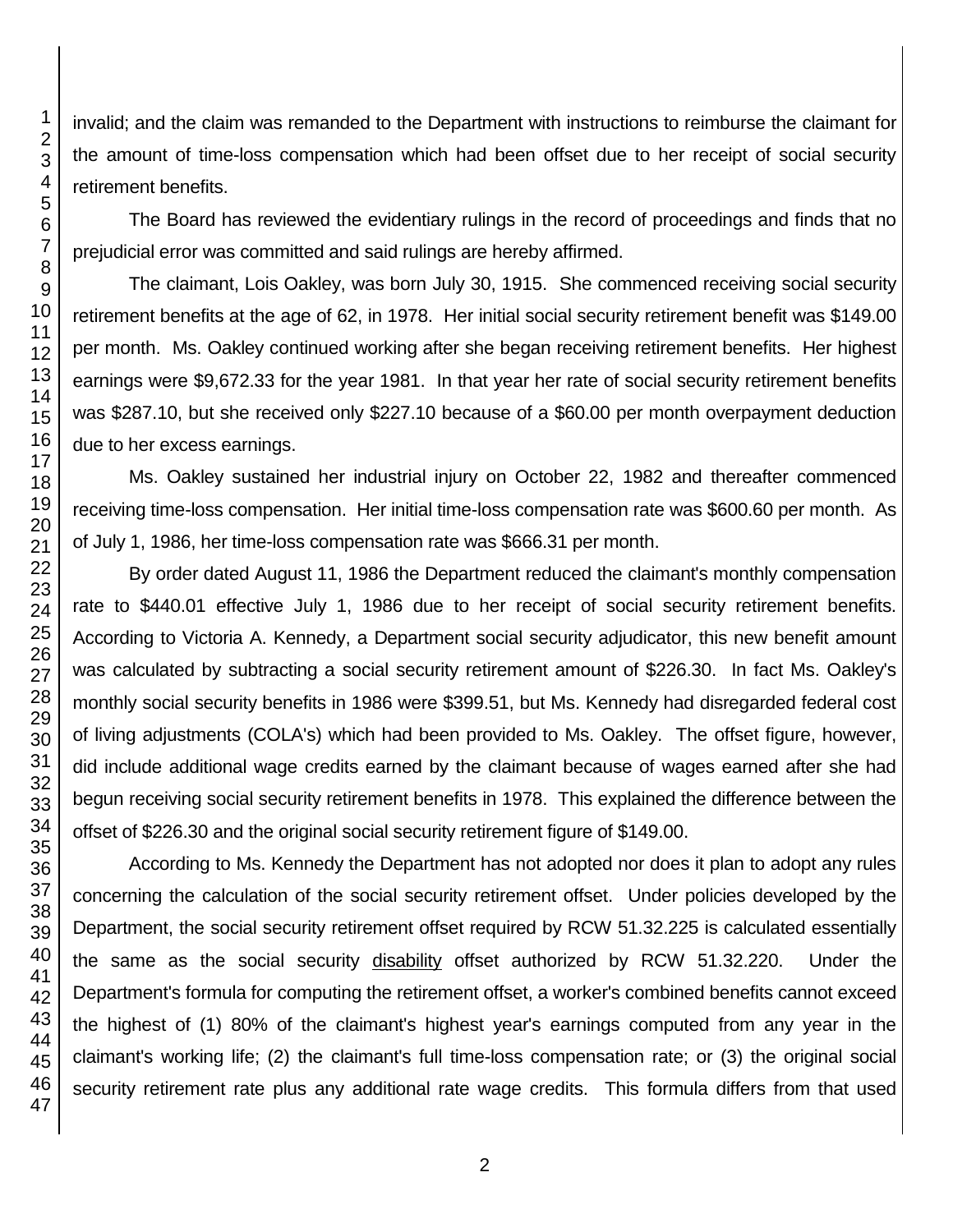under the social security disability offset by virtue of the fact that the highest year's earnings can be computed from any year, as opposed to the highest year's wages during the five year period preceding the year in which the worker became disabled. See 42 U.S.C. ] 424a(a). Ms. Kennedy explained that the Department based the offset calculation on Ms. Oakley's time-loss compensation benefits as opposed to using 80% of Ms. Oakley's highest year's wages because Ms. Oakley had not provided the wage information and because it apparently worked to Ms. Oakley's benefit. Ms. Kennedy explained that the Department does not consider social security retirement benefits as "wages" for purposes of computing a worker's "highest year's wages."

The claimant has raised a number of objections to the social security retirement offset. She contends that RCW 51.32.225 does not apply to her because she has a vested right in the amount of time-loss compensation she can receive. She claims that the retirement offset statute has no retroactive application and that applying this statute to her is contrary to legislative intent. She states that RCW 51.32.225 does not apply to claims based on injuries which occurred prior to its effective date. She makes a general allegation that the statute is unconstitutional and states that the offset is either prohibited by federal law or constitutes "an unconstitutional preemption of a federal agency's offset prerogative." Claimant's Reply Memorandum to Petition for Review, at 15. She also contends that the retirement offset only applies to persons under the age of 65.

In addition, the claimant raises a number of objections concerning the calculation of the offset. She alleges that RCW 51.32.225 requires that the computation of the offset not exceed that allowed by 42 U.S.C. § 424a. She also maintains that pursuant to 42 U.S.C. § 409(r) and 20 C.F.R. 404.428, her social security retirement benefits should be included within the definition of wages for the purpose of computing her highest year's wages. Finally, she maintains that because the Department has not adopted any rules governing the calculation of the social security retirement offset pursuant to RCW 34.04, the Administrative Procedures Act, the Department is without authority to take such an offset.

# **APPLICABILITY OF RCW 51.32.225**

RCW 51.32.225 states:

Reduction of compensation for temporary or permanent total disability--Offset for social security retirement benefits

(1) For persons receiving compensation for temporary or permanent total disability under this title, the compensation shall be reduced by the department to allow an offset for social security retirement benefits payable under the federal social security, old age survivors, and disability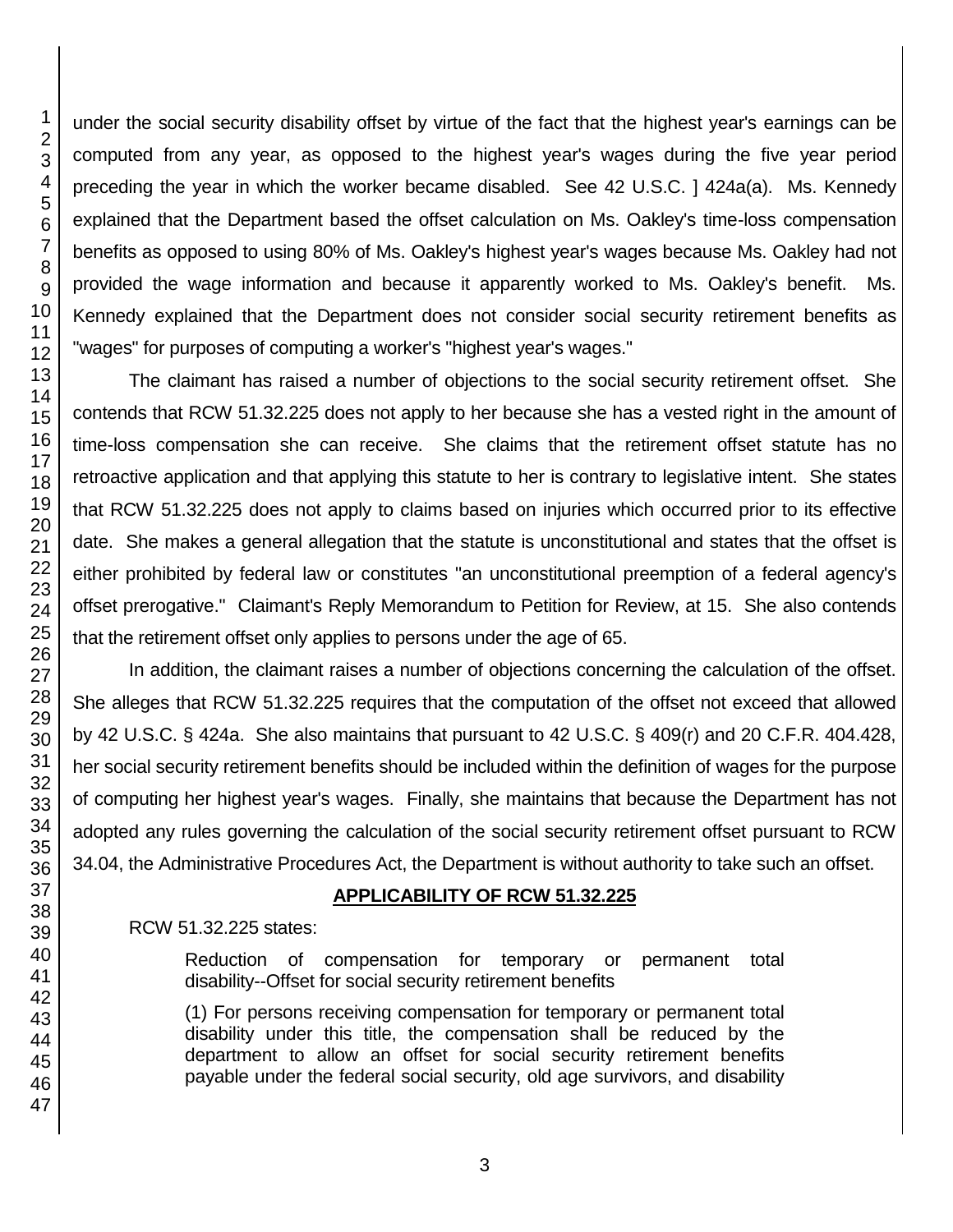#### insurance act, 42 U.S.C. This reduction shall not apply to any worker who is receiving permanent total disability benefits prior to July 1, 1986.

(Emphasis added)

It is Ms. Oakley's contention that the social security retirement offset does not apply to her because her benefits are determined by the law in effect on the date of her industrial injury. In support of this contention she cites Ashenbrenner v. Department of Labor and Industries, 62 Wn.2d 22 (1963). Since she was injured prior to July 1, 1986 (the effective date of the statute) she believes the retirement offset is not applicable to her claim. However, the more accurate description of the holding in Ashenbrenner is that a statute will not be held to apply retrospectively in the absence of language clearly indicating such a legislative intent. The "Ashenbrenner rule", that the law in effect on the date of injury will control the rights of the worker, is simply a presumption which the courts will apply in the absence of legislative intent to the contrary.

While **Ashenbrenner** is case authority that the date of injury ordinarily determines the level of benefits payable to the worker, it also stands for the proposition that the Legislature is presumed to be familiar with the rules, prior legislation, and prior court decisions pertaining both to the prospective and to the retrospective effect of legislation. Ashenbrenner, at 27. The Legislature is therefore presumed to have known that unless it included special language, the social security retirement offset would apply only to those individuals who were injured after the effective date of the statute. By including the last sentence of RCW 51.32.225(1) -- which we will refer to as the retirement offset exemption -- the Legislature has expressed the intention that the social security retirement offset will apply to persons not "receiving permanent total disability benefits prior to July 1, 1986." That language, quite obviously, would include persons such as Ms. Oakley, who were injured prior to July 1, 1986. Because the language of RCW 51.32.225 contemplates retrospective application, the Ashenbrenner presumption does not apply. The statute clearly applies to the claims of persons injured before its effective date.

We must remain mindful that in construing RCW 51.32.225 our objective is to ascertain and give effect to the Legislature's intent. In re Eaton, 110 Wn.2d 892, 898 (1988). However, if the statute is not ambiguous, the meaning of the statute must be derived solely from the language of the statute itself. Id. Where the language of the statute is clear, its plain meaning must be given effect without resort to rules of statutory construction. Murphy v. Department of Licensing, 28 Wn.App. 620 (1981).

From our reading of the statute the meaning of the phrase "receiving permanent total disability benefits prior to July 1, 1986" is clear and unambiguous. To determine who is exempt from the social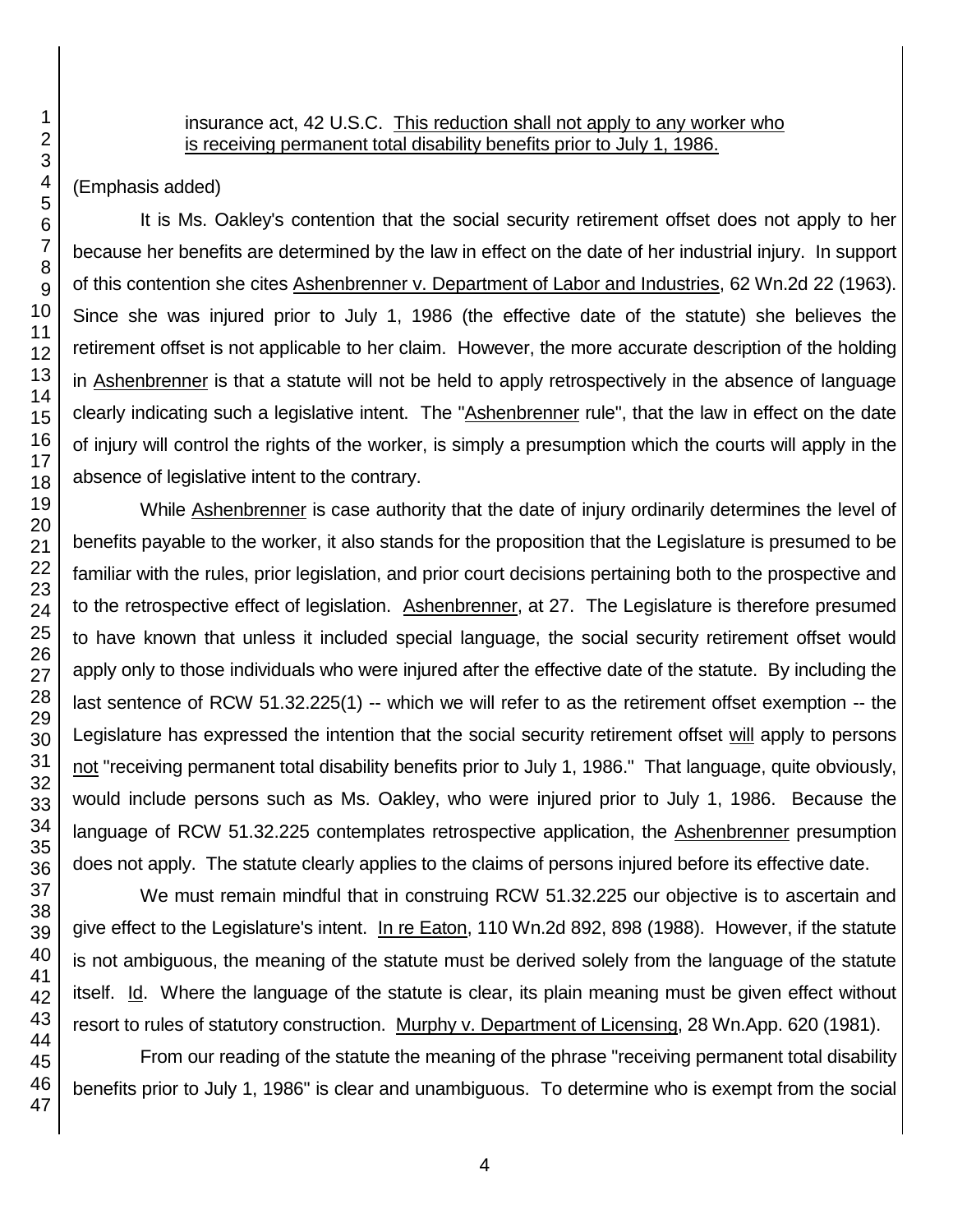security retirement offset, we believe the Department need look no further than the list of persons on the permanent total disability pension rolls on June 30, 1986. On that date the Department knew, or could have readily determined, which workers were exempt from the new offset. Persons not actually receiving permanent total disability benefits on that date are subject to the retirement offset. Ms. Oakley was not receiving permanent total disability benefits prior to July 1, 1986, and the retirement offset therefore applies to her claim.

We believe our interpretation is consistent with the plain meaning of the word "receiving." The applicable dictionary definition of "receive" is "to come into possession of: ACQUIRE." Webster's Third New Interntional Dictionary 1894 (1986). Clearly, Ms. Oakley was not placed on the pension rolls prior to July 1, 1986 and has not "come into possession of" permanent total disability benefits prior to that date.<sup>1</sup>

The Legislature has the authority to limit or terminate the right to benefits under the Industrial Insurance Act. All rights accruing to an injured worker are statutory rights and as such they are not constitutionally protected against change or abrogation. Those rights in effect at the time of a worker's injury may be affected by legislative action at any time. Mattson v. Department of Labor and Industries, 176 Wash. 345 (1934), aff'd, 293 U.S. 151 (1934). The Legislature has clearly and definitively set July 1, 1986 as the cutoff date for the social security retirement offset exemption. Those workers who were receiving permanent total disability benefits prior to that date are exempt from the social security retirement offset. Those who were not are subject to that offset. This includes the claimant, Lois Oakley. Thus, any benefits which she receives subsequent to July 1, 1986 for

l

 $1$  There is nothing in the legislative history of RCW 51.32.225 which suggests that the Legislature intended any meaning other than that which we have discerned from the plain language of the statute itself. The claimant accurately notes that after Substitute House Bill 1875 was read the second time in the House on February 12, 1986 Representative McMullen asked the following question: "Representative Wang: I'm concerned that we are changing the rules in midstream on certain people. Section 5 is dealing with retired people. Is it the intent of this legislation that it would only apply to the people who apply to reopen their claims after the effective date of this act and not before?" Mr. Wang responded: "Yes, Representative McMullen, that is correct." Our review of the bill, the House Bill Report and House Bill Analysis leads us to conclude that in his question Mr. McMullen intended to reference the new sub-section 17 of Section 1, rather than Section 5, of SHB 1875. Under sub-section 17 of Section 1 if the Supervisor of Industrial Insurance determines that the worker is voluntarily retired and no longer attached to the work force, benefits should not be paid under Section 1. It applies "in the case of new or reopened claims." In contrast, the House Bill Report and the House Bill Analysis specifically suggest that the social security retirement offset "will not apply to workers who are receiving pensions prior to the effective date of the act." There is nothing in the House Bill Report, the House Bill Analysis, or in the language of the bill itself which would indicate any intent that the social security retirement offset would only apply to "the people who apply to reopen their claims after the effective date of this act."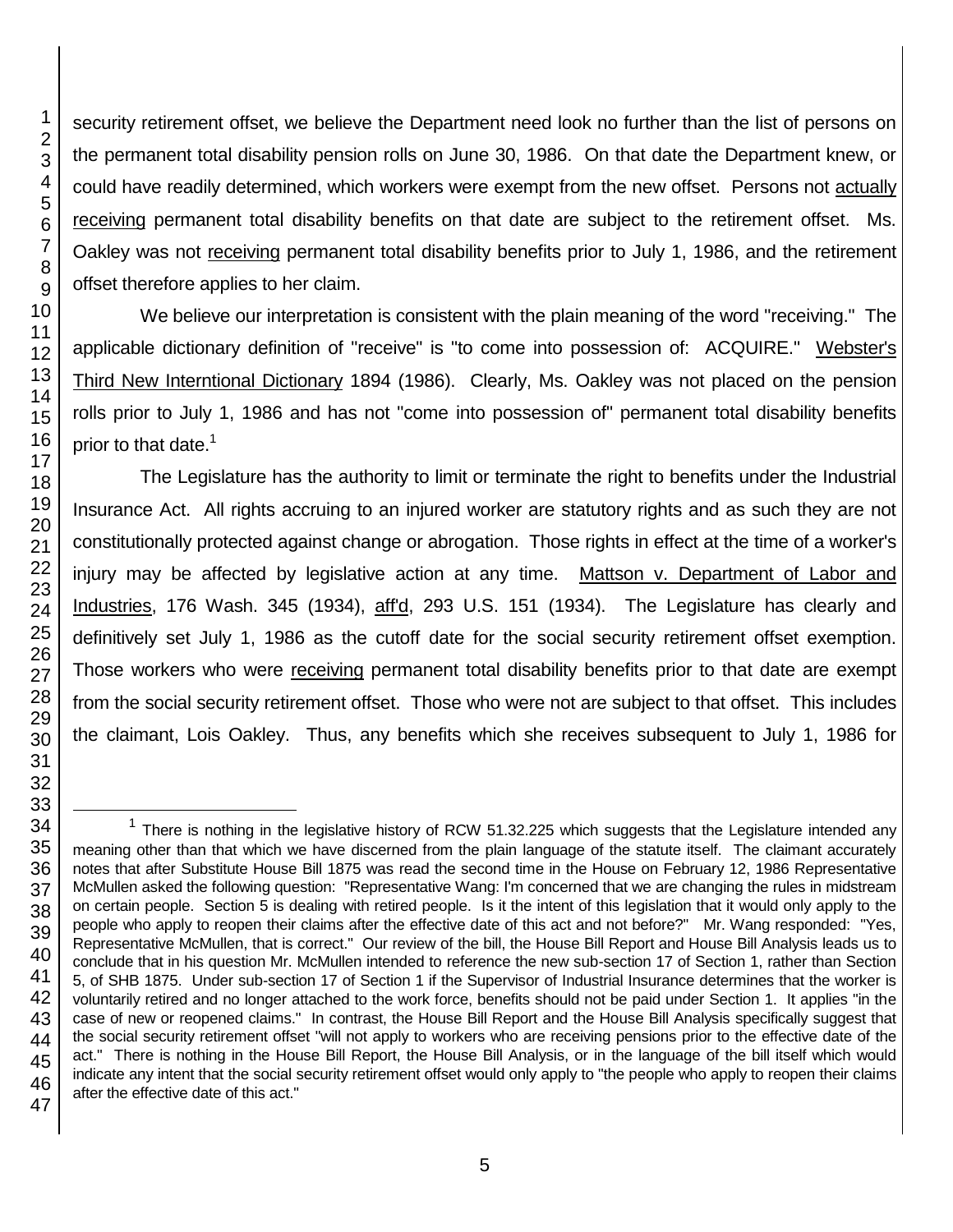temporary total disability or permanent total disability are subject to the social security retirement offset mandated by RCW 51.32.225.

We also do not believe, contrary to the allegations made by the claimant, that the social security retirement offset of RCW 51.32.225 is prohibited by federal law. The claimant contends that 42 U.S.C. § 424a requires an offset by the Social Security Administration when social security retirement benefits are being received along with state workers' compensation benefits. She then maintains that the "reverse offset" exception of 42 U.S.C. § 424a(d) only permits a state to take such an offset where a law or plan was in effect prior to February 18, 1981. Thus, since the state's social security retirement offset statute was not enacted until July 1, 1986, she feels it is prohibited.

The flaw in the claimant's argument is that there is no federal social security retirement offset. The federal social security offset created by 42 U.S.C. 424a only applies to individuals who are (1) under age 65, (2) entitled to social security disability benefits under 42 U.S.C. § 423, and (3) receiving periodic benefits on account of total or partial disability under a state's workers' compensation law. 42 U.S.C. § 424a(a). 42 U.S.C. § 424a does not authorize the Social Security Administration to take an offset for persons over the age of 65 who are not receiving social security disability benefits. The "reverse offset" exception of 42 U.S.C. § 424a(d) which permits states to take the offset, but limits the reverse offset to those states which had enacted such an offset prior to February 18, 1981, applies only to social security disability offsets. It imposes no limitation on the authority of a state to offset any other social security benefit (i.e., retirement benefits) against workers' compensation benefits.

We find no authority for the Social Security Administration to take an offset of state workers' compensation benefits against social security retirement benefits (payable under 42 U.S.C. ] 402) where the individual is not also receiving social security disability benefits (payable under 42 U.S.C. § 423). Absent such authority, we do not believe a state is prohibited from enacting legislation allowing the offset of social security retirement benefits against state workers' compensation benefits. Therefore, there is no merit to the claimant's contention that RCW 51.32.225 constitutes an "unconstitutional preemption of a federal agency's offset prerogative".

### RCW 51.32.225 further provides that:

(2) Reductions for social security retirement benefits under this section shall comply with the procedures in RCW 51.32.220(1) through (6), except those that relate to computation, and with any other procedures established by the department to administer this section.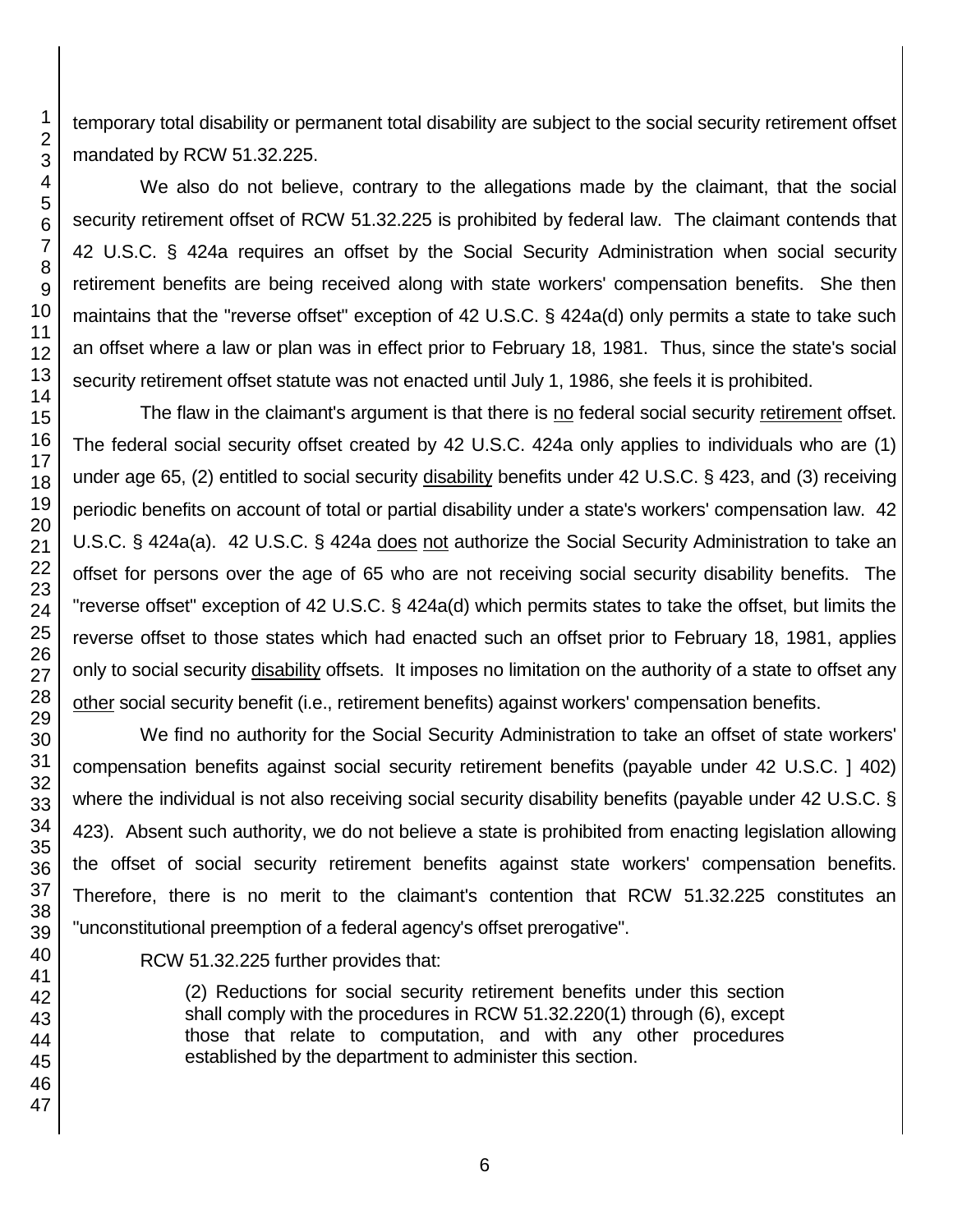As the claimant correctly notes, RCW 51.32.220, which concerns the social security disability offset, provides in section (1) that it applies to "persons under the age of 65." Thus, claimant contends that RCW 51.32.225 should not apply to persons such as herself, who are over the age of 65. This argument, while ingenious, would render RCW 51.32.225 essentially meaningless. Few, if any, workers receiving social security retirement benefits would be subject to the social security retirement offset under this construction of the statute. In order to give meaning to RCW 51.32.225, we must conclude that the age specification in RCW 51.32.220(1) does not relate to "procedures" as that term is used in RCW 51.32.225(2).

# **CALCULATION OF THE RETIREMENT OFFSET**

While our Industrial Appeals Judge upheld the validity of RCW 51.32.225, he concluded that RCW 51.32.225(2) required the Department to enact rules, as required under the Administrative Procedures Act (RCW 34.04), governing the calculation of the social security retirement offset. Citing Mahoney v. Shinpoch, 107 Wn.2d 679 (1987), he concluded that the Department's failure to follow rule-making procedures prohibited the Department from taking the retirement offset. We disagree with this conclusion.

In Mahoney, our Supreme Court invalidated a rule promulgated by the Department of Social and Health Services (DSHS) reducing State Supplemental Payments (SSP) to the federal Supplemental Security Income (SSI) program, thus allowing the state to receive the benefit of a federal SSI cost of living adjustment. Such a reduction was authorized by Congress, but no express authorization by the state legislature was contained in the DSHS appropriation bill. DSHS had not followed the requirements of the Administrative Procedures Act (APA) in adopting its rule. The court held that since there had been no legislative indication that the reduction was mandatory, DSHS's implementation of the reduction was subject to the rule-making requirements of the APA, and that reduction could not occur until those requirements had been met. We believe RCW 51.32.225 does contain a legislative mandate for the reduction of workers' compensation benefits due to receipt of social security retirement benefits, i.e., " ... the compensation shall be reduced...." The implementation of such reduction is therefore not dependent upon the Department's adoption of rules concerning the calculation of the offset.

 In establishing the social security disability offset of RCW 51.32.220, our Legislature specifically incorporated a computation procedure. It provided that the social security disability offset would be calculated so as "not to exceed the amount of the reduction established pursuant to 42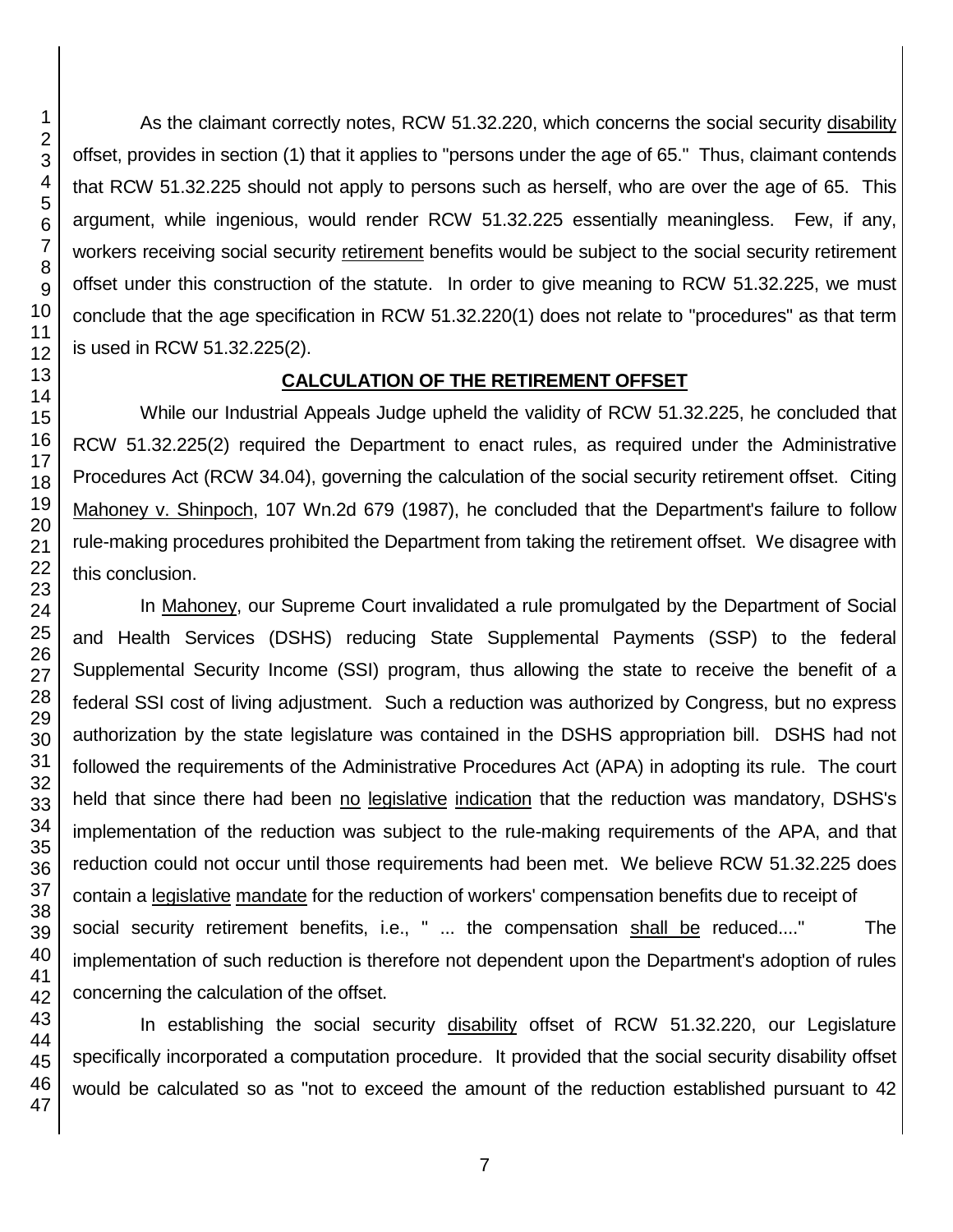U.S.C. § 424a." RCW 51.32.220(1). It is by virtue of this reference to federal law, and not by virtue of federal law itself, that we have frequently looked to federal law and procedures established by the Social Security Administration in order to calculate the social security disability offset. See, e.g., In re Evelyn E. Berlin, BIIA Dec., 86 3615 (1987). 42 U.S.C. § 424a(d), which creates the "reverse" disability offset, does not require the states to follow any particular procedure in calculating a state offset, although most states implementing the disability reverse offset have provided for an offset which is usually equal to or less than that which could have otherwise been taken by the Social Security Administration itself. See generally, 4 A. Larson, Workmen's Compensation Law, § 97.35.

The social security retirement offset, on the other hand, does not specifically incorporate, by analogy or otherwise, any federal limitations on the amount of the offset. An earlier draft of the legislative bill creating the social security retirement offset, House Bill No. 1875, had provided language which seemed to suggest that the offset would be equal to that applicable to persons receiving social security disability benefits. House Bill 1875 would have amended RCW 51.32.220 by addition of the following language:

> . . . (2) For persons receiving compensation for temporary or permanent total disability under this title, the compensation shall be reduced under procedures established by the department to allow an offset for an amount equal to benefits payable under federal social security retirement, pursuant to 42 U.S .C. Sec. 424a.

For reasons which are not clear from the legislative history, this language was deleted from Substitute House Bill (SHB) 1875, and a new section pertaining to social security retirement benefits was created, which was eventually enacted into law. The new section became RCW 51.32.225. Perhaps this change was due to the recognition that 42 U.S.C. § 424a only applies to social security disability offsets. In any event, far from incorporating any reference to a federal method for calculating an offset, RCW 51.32.225(2) specifically provides that the computation methods in RCW 51.32.220(1) through (6) shall not apply.

We believe that by providing that "compensation shall be reduced by the department to allow an offset for social security retirement benefits" and by excluding such reduction from the computation procedures in RCW 51.32.220, the Legislature intended to authorize a dollar-for-dollar reduction of temporary or permanent total disability benefits by the amount of social security retirement benefits. This conclusion is further supported by references in both the House Bill Analysis and House Bill Report concerning SHB 1875 that under the new law workers' compensation benefits "will be reduced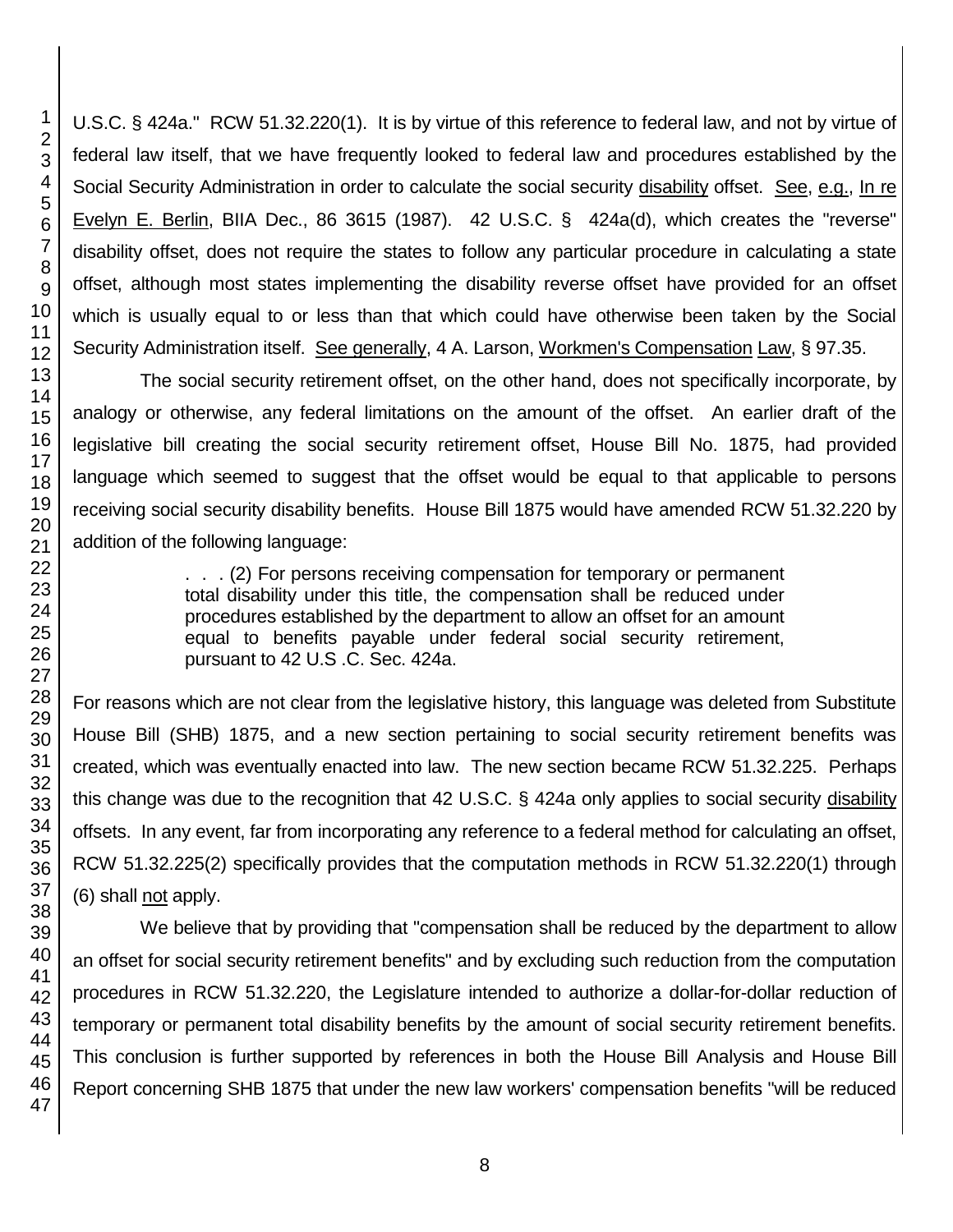by the amount of social security retirement benefits received by the worker." The Department's fiscal note concerning SHB 1875 proceeded with an assumption that the "affects (sic) of this offset would be similar to current offset provisions against federal social security disability benefits" (Fiscal Note, SHB 1875, Request No. 55-86, p. 2). However, the language of the statute specifically belies a construction that the retirement offset would be the same as the disability offset.

The various statutory changes contained in SHB 1875 indicate that the Legislature fully intended to treat retired workers differently from other workers and to reduce or eliminate workers' compensation benefits because of the fact that they had removed themselves from the work force, due to a voluntary decision to retire. The imposition of an offset because of retirement benefits, greater than that allowed by 42 U.S.C. § 424a against social security disability benefits, is consistent with that legislative purpose.

Since we conclude that RCW 51.32.225 provides for the taking of a social security offset in the full amount of social security retirement benefits being received by the worker, we must comment on the question of the effect, if any, of the Department's policy not to reduce temporary or permanent total disability benefits by the full amount of social security retirement benefits being received by the worker in all cases. We believe that if the Department chooses to offset less than the full amount of social security retirement benefits being received by the worker, then it is required to establish procedures for doing so. Such procedures must comply with the administrative rule-making requirements of RCW 34.04. We believe it is questionable whether the Department has the authority to offset less than the full amount of the social security retirement benefits being received by a claimant. However, since only the claimant has filed an appeal from the Department's decision to reduce her time-loss compensation benefits by \$226.30 per month on account of her receipt of social security retirement benefits, we do not have the occasion or the authority to decide in this appeal that the reduction should have been greater and thus the claimant entitled to less time-loss compensation than that which the Department has awarded her. See Brakus v. Department of Labor and Industries, 48 Wn.2d 218 (1956). Furthermore, in this particular claim the Department did in fact offset social security retirement benefits, exclusive of COLA's, dollar-for-dollar against claimant's current time-loss compensation benefits. Arguably such an offset comports with the terms of RCW 51.32.225. However, since the issue is not appropriately before us, we specifically do not decide here whether or not the COLA's authorized by the Social Security Act should be considered "social security retirement benefits", as that term is used in RCW 51.32.225(1).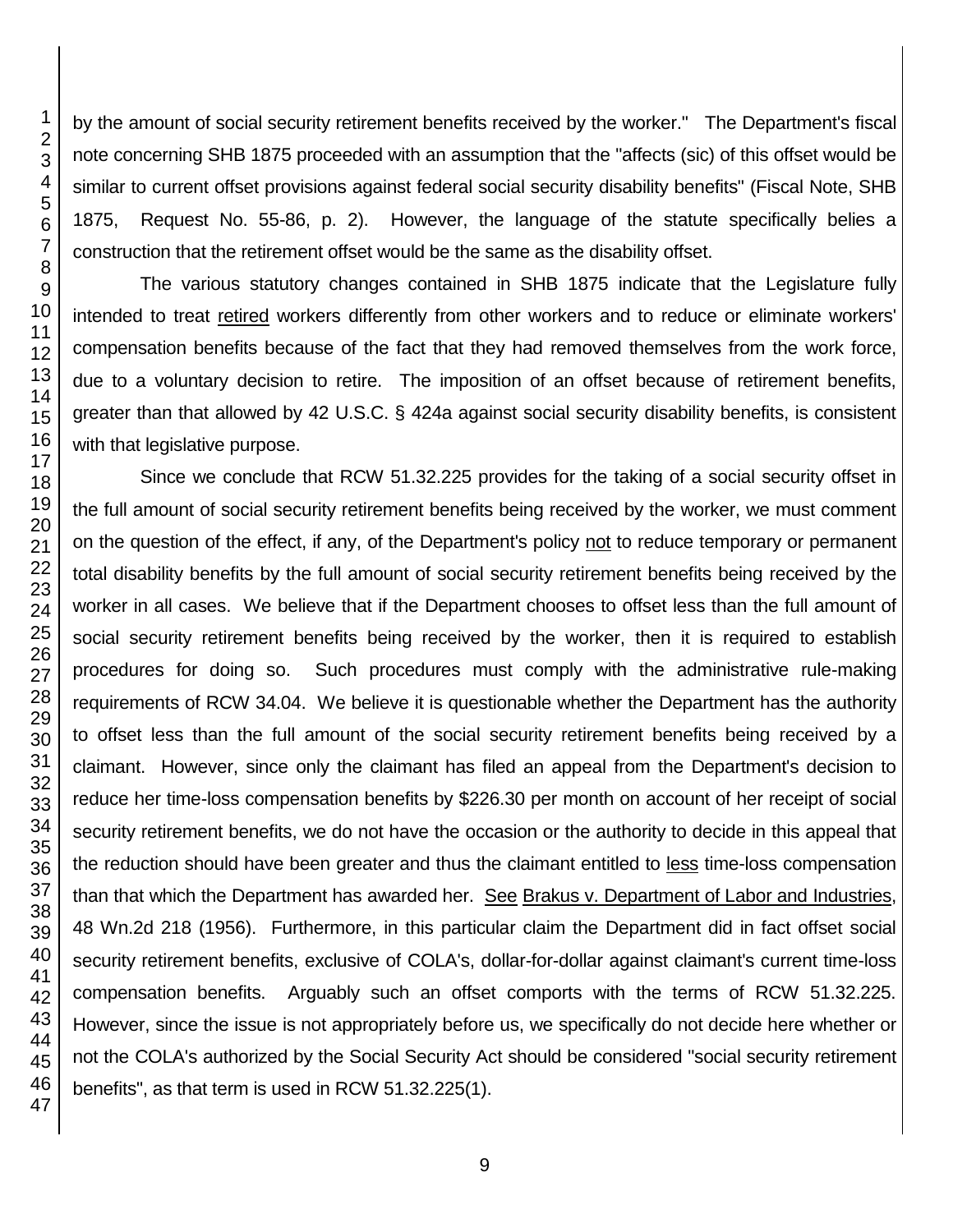The final issue raised by the claimant was whether her highest year's earnings for the purpose of determining her "average current earnings" should include as "wages" her social security retirement benefits received during that year. This issue assumes that definitions contained in the Social Security Act and regulations promulgated pursuant thereto have a bearing on the manner in which the retirement offset is calculated. However, whether social security retirement benefits constitute "wages" for the purposes of computing "average current earnings" to calculate the social security disability offset under 42 U.S.C. 424a has no legal significance to the determination of the amount of the retirement offset created by our Legislature by enactment of RCW 51.32.225.

After consideration of the Proposed Decision and Order, the Department's Petition for Review filed thereto, the claimant's Reply Memorandum to Petition for Review, and a careful review of the entire record before us, we are persuaded that the letter decision of the Department dated November 12, 1987 is correct and should be affirmed.

Proposed Finding of Fact No. 1 and Conclusion of Law No. 1 are hereby adopted as the Board's final finding and conclusion and are incorporated herein by this reference. In addition, the Board makes the following additional Findings of Fact and Conclusions of Law:

# **FINDINGS OF FACT**

- 2. As of July 1, 1986, the claimant was entitled to time-loss compenation in the amount of \$666.31 per month without consideration of any offset for receipt of other benefits.
- 3. As of July 1, 1986 the claimant was not receiving permanent total disability benefits as defined by the Industrial Insurance Act.
- 4. As of July 1, 1986 the claimant was receiving social security retirement benefits in the amount of \$399.51 per month. Excluding cost of living adjustments since her initial entitlement to social security retirement benefits in 1978, but including additional wage credits earned subsequent to April 1978, the claimant's social security retirement rate as of July 1, 1986 was \$226.30 per month.
- 5. The Department of Labor and Industries has not adopted any rules or regulations to administer RCW 51.32.225, including, but not limited to, rules governing the method of calculation of the social security retirement offset.

# **CONCLUSIONS OF LAW**

2. RCW 51.32.225(1) concerning the offset of time-loss compensation by social security retirement benefits applies to injured workers such as the claimant who were receiving time-loss compensation effective July 1,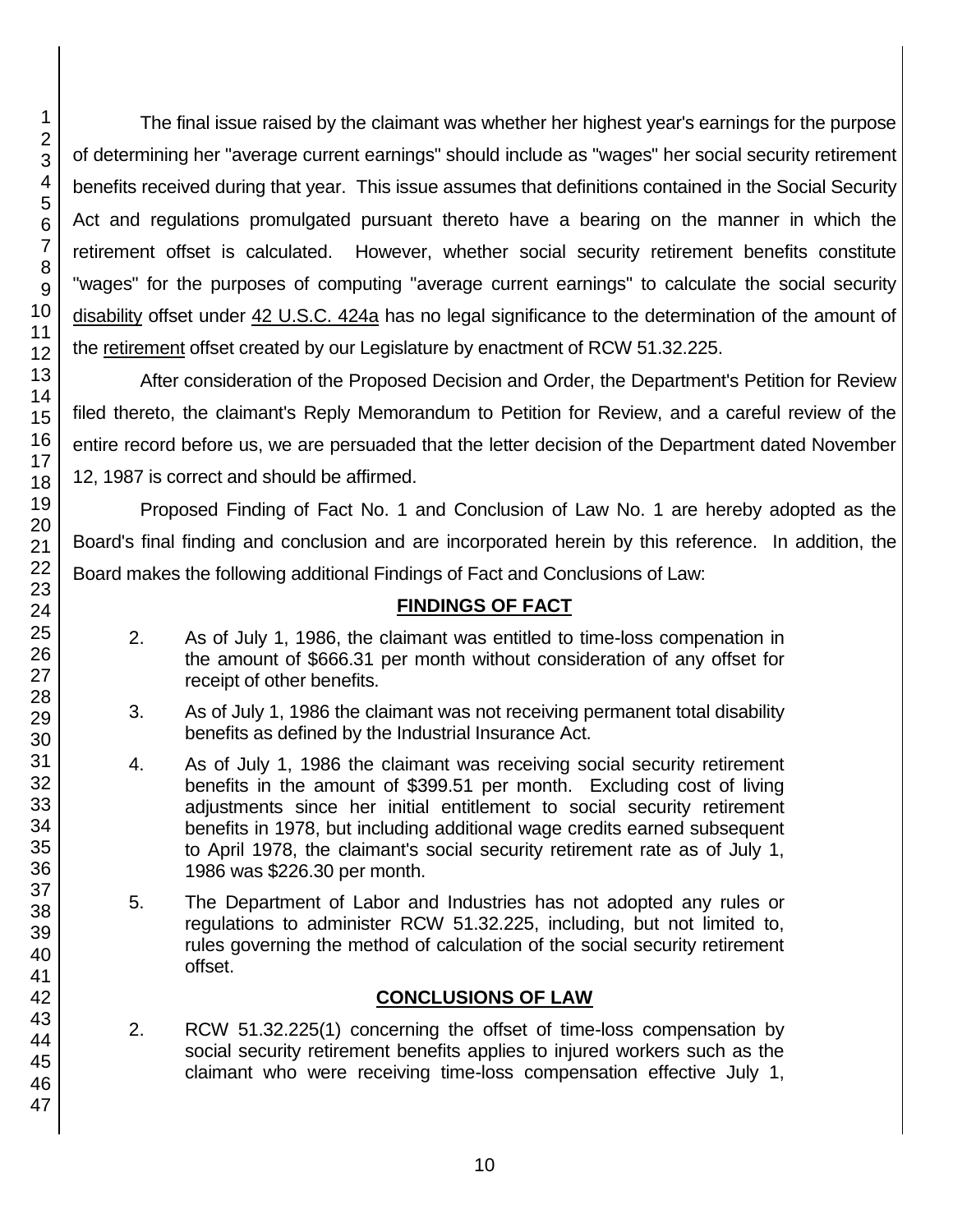1986 and who were receiving social security retirement benefits as of July 1, 1986.

- 3. RCW 51.32.225(1) is mandatory and requires the Department to reduce temporary or permanent total disability compensation to allow an offset for social security retirement benefits, and provides for the taking of the offset equal to the amount of such social security retirement benefits.
- 4. The letter decision of the Department of Labor and Industries dated November 12, 1987 is correct and should be affirmed.

It is so ORDERED.

Dated this 27th day of April, 1989.

BOARD OF INDUSTRIAL INSURANCE APPEALS

/s/  $\,$ SARA T. HARMON Chairperson

/s/  $\,$ 

PHILLIP T. BORK Member

#### **DISSENT**

One of the majority's contentions is that the offset of Ms. Oakley's social security retirement benefits contained in RCW 51.32.225 should apply even if it could be found that she was entitled to a pension made effective a date prior to the effective date of the statute, but not ordered until a date subsequent to the effective date of the statute. While the wording in the statute may at first glance appear clear, the Department policies to which the statute relates must be considered.

It is not unusual for the Department of Labor and Industries to make a decision which necessitates pre-dating the effective date of pension benefits to a date sometime prior to the order awarding the pension. In a case involving a self-insured employer, for example, the employer handles the bulk of the administration regarding the claim. As a result, the self-insured employer is provided the specific information regarding the claim and the Department of Labor and Industries does not immediately have the full documentation it needs in order to make a just and equitable decision as to the worker's entitlement to permanent and total disability benefits.

Whether under a self-insured claim or a state fund claim, it is impossible for the Department of Labor and Industries to make an instantaneous decision regarding whether an individual is totally and permanently disabled as of a date certain. There must be, as a matter of course, time spent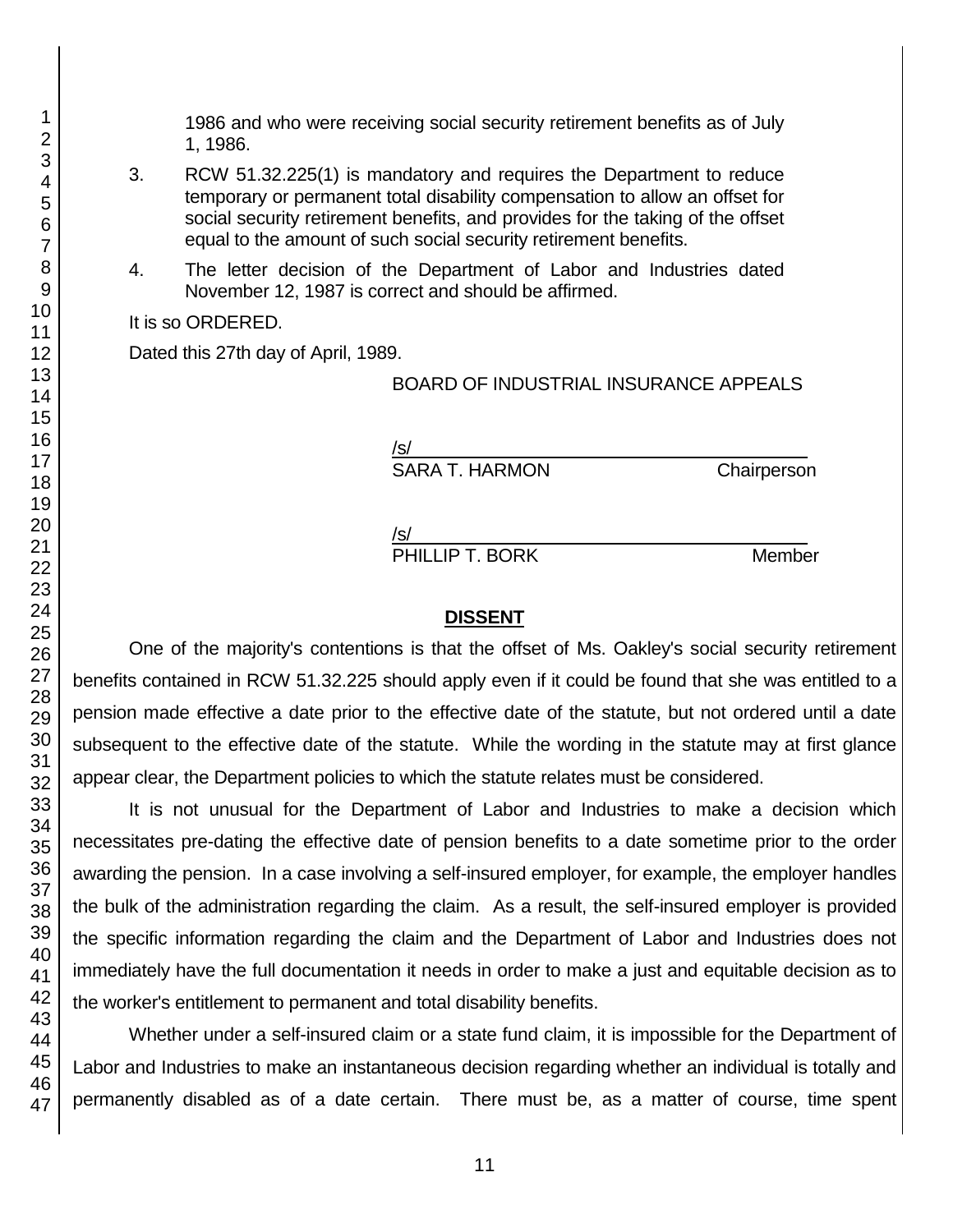investigating the claim. While a few month's delay is to be expected when dealing with an administrative agency, procedures have been established in order to place an individual on the pension rolls retroactively so as not to penalize the worker for the Department of Labor and Industries' own delay. In any event, whether under self-insured or state fund claims, there are cases where the worker might be able to prove through medical or vocational testimony that he or she was indeed permanently and totally disabled on or before June 30, 1986.

This retroactive procedure necessary in pension administration does not detrimentally affect these workers unless the literal interpretation of RCW 51.32.225 is applied. The majority of this Board would have the worker penalized for the delay of the Department of Labor and Industries in adjudicating his or her entitlement to pension benefits. Applying this literal reading of the statute would allow the self-insured employer or the Department to dictate whether or not the social security offset provisions of this statute should apply to a particular worker. Certainly it is not the intent of the industrial insurance laws of the State of Washington to treat those individuals differently who were placed on the pension rolls after July 1, 1986 only because of delay in administering their claims.

The literal reading of the statute also requires different treatment of those individuals who are forced to litigate their entitlement to pension benefits from those who are originally awarded a pension without the need to litigate. In this scenario, if a worker is forced to litigate the entitlement to a pension and the litigation in any way extends beyond the July 1, 1986 effective date of RCW51.32.225, the offset will be applied to the pension benefits even if it is found he or she should have been receiving a pension prior to July 1, 1986. On the other hand, the worker originally awarded a pension prior to July 1, 1986 and not forced to litigate, will not have the offset applied. Once again, certainly it is not the intent of the industrial insurance laws of the State of Washington to compensate workers differently based on whether or not they were required to exercise their appeal rights, as contained in RCW 51.52.

The majority argues that there is no ambiguity in the language of the statute. However, the Department's own interpretation of the statute belies the lack of any ambiguity. The Department's own policy in administering the statute provides that if a claimant was entitled to a pension before July 1, 1986 then the offset will not be applied to reduce his or her monthly compensation. It's hard to believe that the statute could not be considered ambiguous when the agency which must administer the statute has an interpretation that differs from the majority of this Board. Finally, when a statute is ambiguous, the construction placed upon it by the agency charged with its administration is entitled to